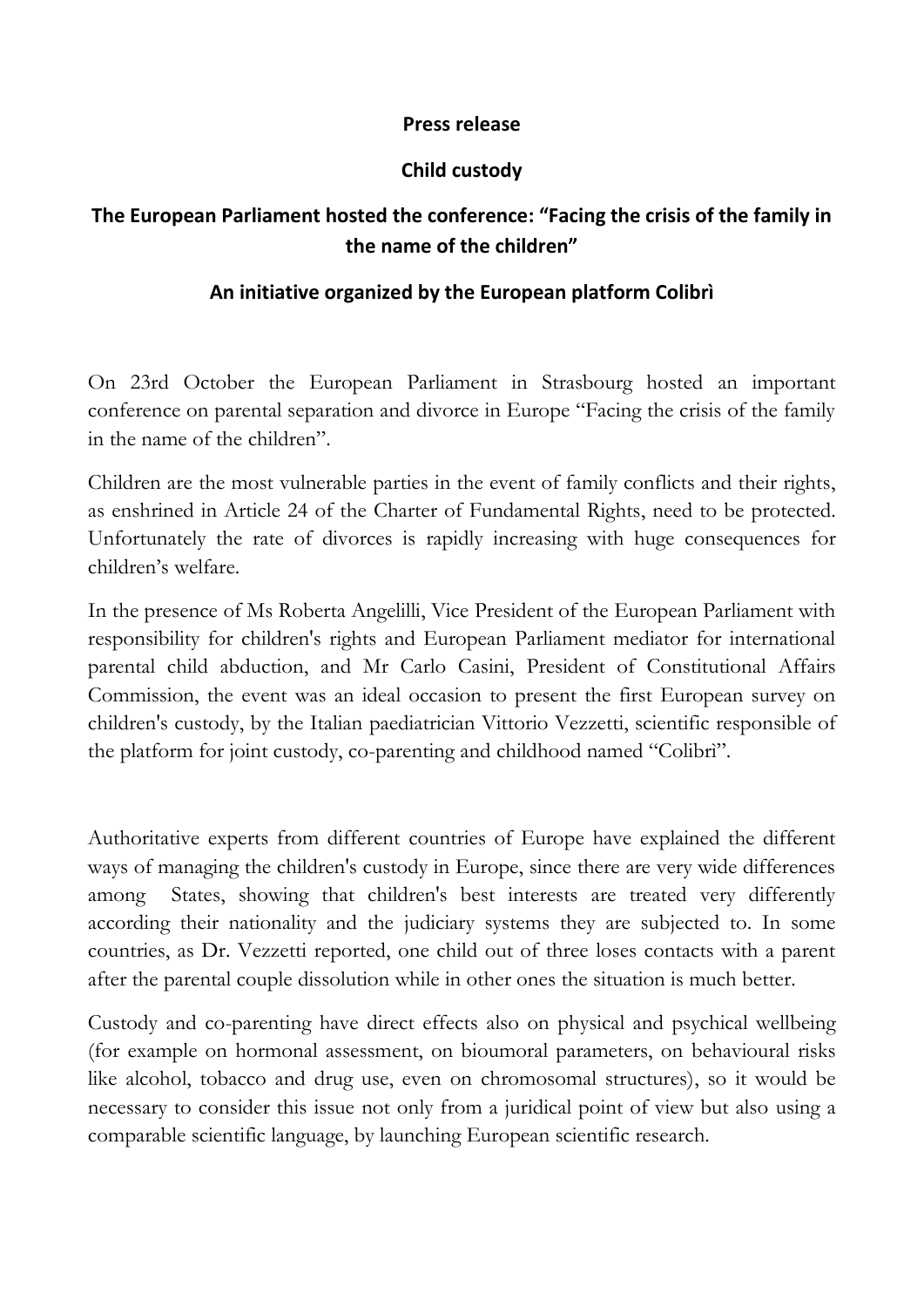The European Parliament places great importance on the protection of the rights of the child and has constantly sought to incorporate these rights into EU legislation; this has become a specific objective of the EU since the entry into force of the Lisbon Treaty.

## ASSOCIATIONS OUTSIDE ITALY BELONGING TO THE EUROPEAN PLATFORM COLIBRI'

**FRANCE** 

- I.C.I. I Comme Identitè I.C.I.

**SWITZERLAND** 

- Movimento Papageno

- Donne2

**SPAIN** 

- PAMAC

PORTUGAL

- Igualdade Parental

### **GREECE**

- Gonis.gr

### **SLOVAKIA**

- Otcovia.sk

### **ROMANIA**

- Arpcc Asociația Română pentru Custodia Comună